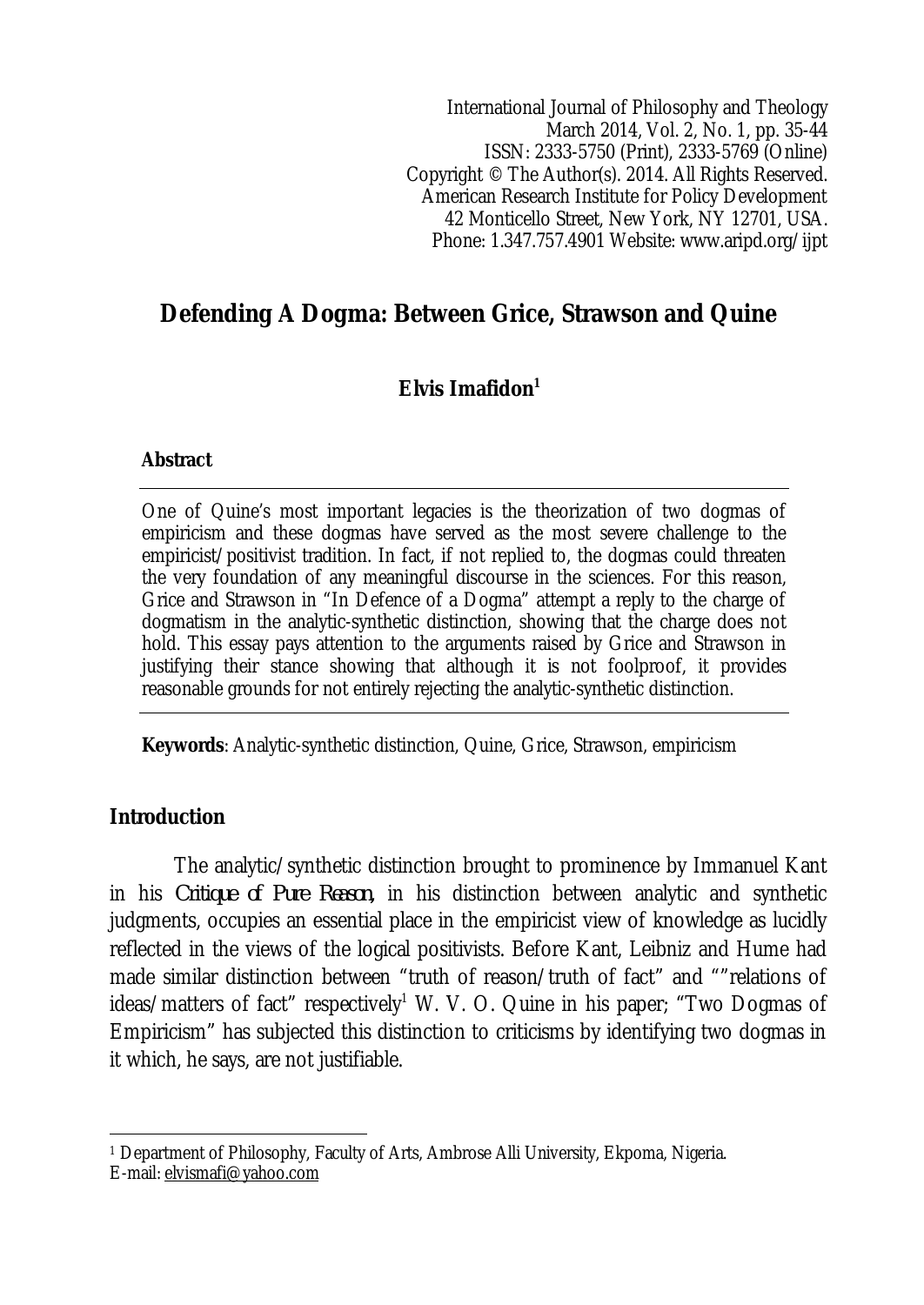The first of these dogmas insists on a "fundamental cleavage between truth which are *analytic* or grounded in meaning independently of matters of fact, and truth which are *synthetic,* or grounded in fact. The other dogma is *reductionism*; the belief that each meaningful statement is equivalent to some logical experience?<sup>2</sup> One major reasons for supposing this distinction right is that: "A statement is analytic if it can be shown to be ultimately reducible to a form governed by the logical law of identity. 'A is A' (and) a statement is synthetic if it cannot be shown to be reducible to a statement that is basically of the form of an identity statement." $3$  Quine, on examining this distinction, says it cannot be justified since it is not a clear one and therefore seems unwarranted and useless. He therefore outrightly rejects it.

In their paper "In Defence of a Dogma" H. P. Grice and P. F. Strawson attack Quine's position by arguing that the criticisms raised by Quine do not, at all "justify the rejection, as illusory, of the analytic synthetic distinction and the notions which belong to the same family."<sup>4</sup> Put differently, Grice and Strawson opines that the criticisms given by Quine against the distinction, or simply because the distinction falls short of Quine's expectations does not justify the rejection of the distinction neither does it imply that the distinction does not exist. They also contend that even the criticisms and points raised by Quine for the rejection of the distinction tend to allow for or accommodate the distinction itself.

It is important at this point that we examine more vividly the reason(s) for Quine's rejection of the distinction, and also to see if Grice and Strawson are right to say that they are not enough for the rejection of the analytic/synthetic distinction.

#### **Quine's Reasons for Rejection of the Analytic/Synthetic Distinction**

The major reason why Quine rejects the distinction is due to the nature of analyticity. He distinguishes: between two types of analytic statements, that of logical truths and those believed to be convertible to logical truths.<sup>5</sup> The former are statements that are true under all reinterpretation of their components with the exception of the logical particles, which should be left unuttered. e.g. "no married man is unmarried" or "A triangle has three angles." The later are those that depend on synonymity; e.g., "no married man is a bachelor" which could be turned into a logically true statement by substituting "unmarried man" for it synonym "bachelor."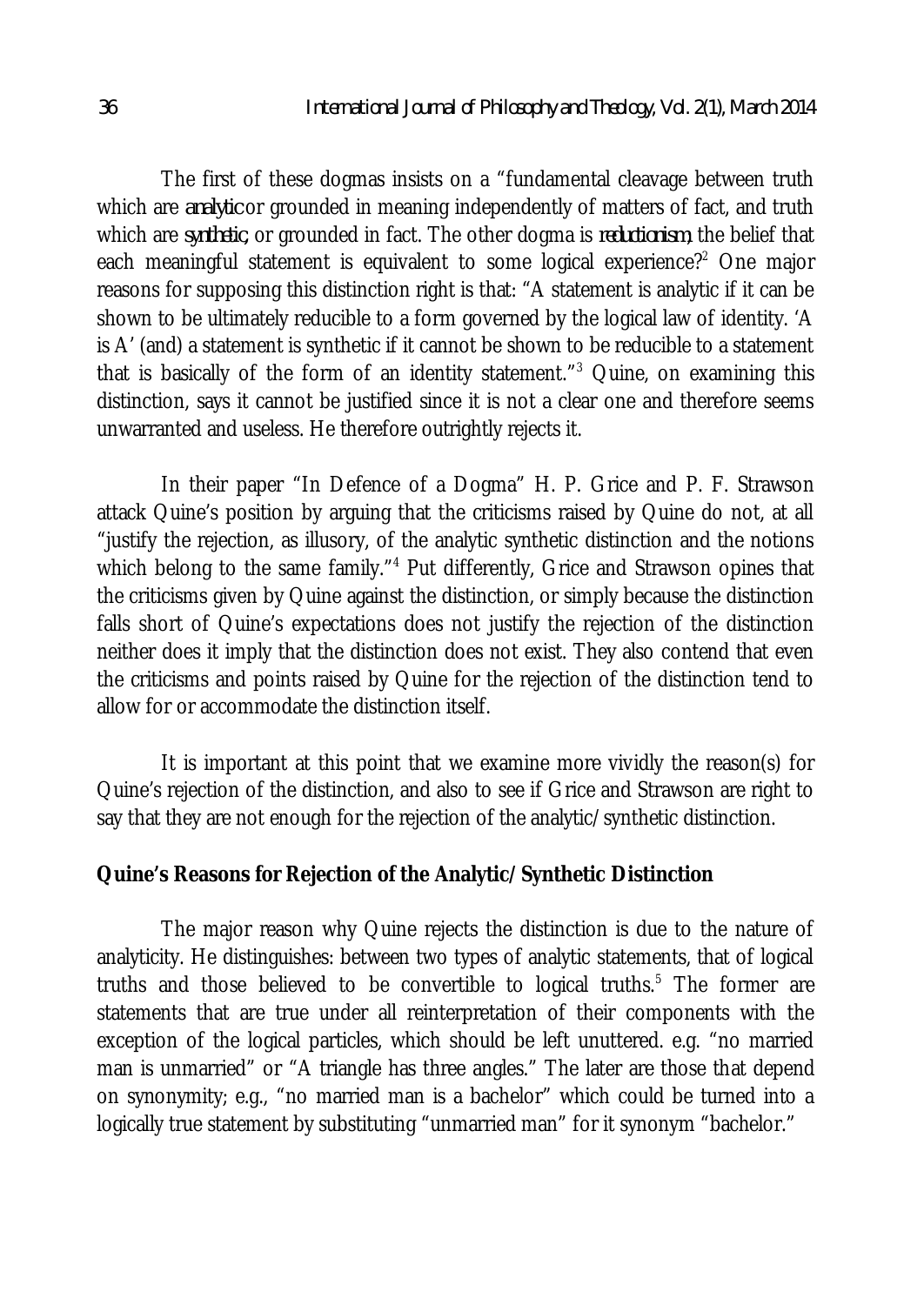#### *Elvis Imafidon 37*

Quine contends that the major difficulty with analyticity lies with this second clarification of analytic statements and not with the first because it depends on synonymity which itself cannot be clarified.

He says thus that, We still lack a proper characterization of the second class of analytic statements and therewith of analyticity generally inasmuch as we have … to learn on a notion of "synonymy" which is no less in need of clarification than analyticity itself.<sup>6</sup>

In other words, it is not clear what is meant when two expressions are said to be synonymous. This is because whenever an attempt is made to explain synonymy, it is done with the concept of analyticity which is in turn in need of clarification, and whatever clarification that is sought for analyticity is again based on synonymy. This therefore tends to lead to a circular form of reasoning. Hence, there is no adequate clarification of synonymy and analyticity. The problem Quine is trying to bring out here, says Grice and Strawson, is this; "There is a certain circle or family of expressions of which "analyticity" is one of such that if any one member of the circle could be taken to be satisfactorily understood or explained, then other members of the circle could be verbally, and hence satisfactorily explain in terms of it.

Other members of the family include "self-contradictory," (in a broad sense), "necessary," "synonymous," "semantical rule" and perhaps definition (but again in a broad sense). Unfortunately, each member of the family is in as great need of explanation as any other… To make "satisfactory sense" of one of these expressions would seem to involve two things: (1) it would seem to involve providing an explanation which does not incorporate any expression belonging to the family circle (2) it would seem that the explanation provided must be of the same general character as those rejected explanations which do incorporate members of the family–circle (i.e., it must specify some features common and peculiar to all cases to which, for example, the word "analytic" is to be applied; it must have the same general form as an explanation beginning "a statement is analytic if and only if …" … if we take these two conditions together and generalize the results, it would seem that Quine requires of a satisfactory explanation of an expression that it should take the form of a pretty strict definition but should not make use of any member of a group of interdefinable terms to which the expression belongs."<sup>7</sup> Since this seems impossible to come by in the case of the analytic/synthetic distinction, Quine feels justified to reject it.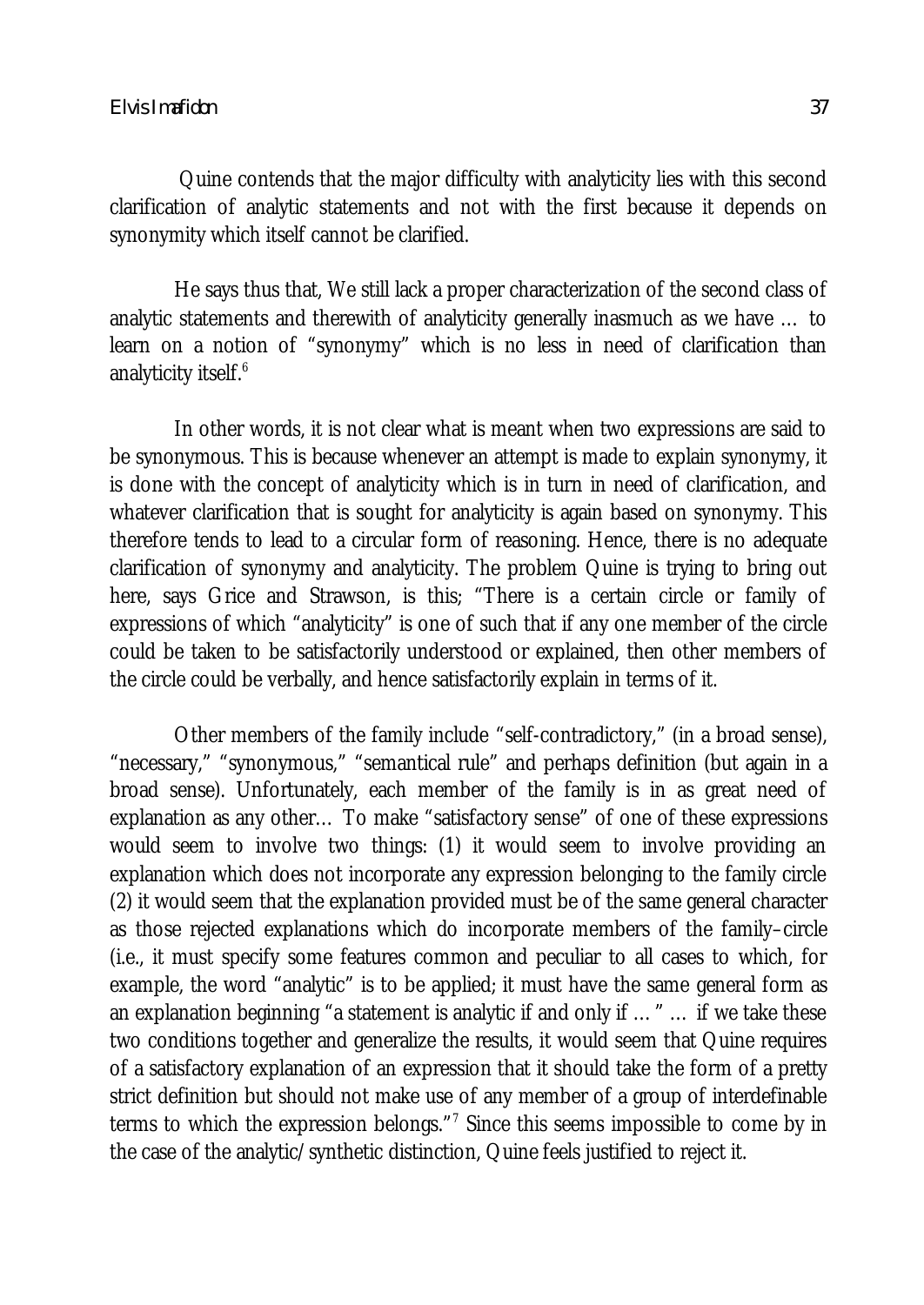Quine says, for instance, that though "definition" seems to solve the problem of synonymy faced by the second class of analytic statements, it, on a very careful examination, doesn't but rather reaffirms it. He remarks that definition does not, as some have supposed, hold the key to synonymy and analyticity since definition–– except in the extreme case of the explicitly conventional introduction of new notations––hinges on prior relations of synonymy.<sup>8</sup> He also attempts to see how cognitive synonymy not presupposing analyticity can help reduce the problem.<sup>9</sup> He however, sees this as difficult to achieve since there can be no adequate explanation of cognitive synonymy that would not incorporate directly or indirectly the notion of analyticity.<sup>10</sup> This is because interchangeability without change in the truth value of the resultant statements is meaningless until it is relativised to a language whose extent is specified in relevant respects.<sup>11</sup>

The reason being that it is easy to construct truths which become false under substitution, say of "unmarried ,man" for "bachelor" for example with the aid of phrases like "bachelor of arts" etc., and with the aid of single quotes to mention either of both of such pairs of words or expressions, e.g., "bachelor has four letters."<sup>12</sup> By specifying an extensional language with one and many place predicates, truth functions, and quantifications as its primitives, we could, according to Quine, obtain such interchangeability. But then, the best that such interchangeability (*salva veritate*) in such an extensional language can guarantee for us is the truth of the resultant statements, not their analyticity. In other words it would not guarantee the necessity of their truth because all that such interchangeability entails in such a language is extensional isomorphism. And, as Quine is quick to point out, mere extensional agreement falls short of cognitive synonymy. On the other hand, language that contains intentional adverbs like "necessarily" guarantee cognitive synonymy. However, the interchangeability in such a language presupposes the understanding of the concept of analyticity. So we are back to where we started. $^{13}$ 

Quine also makes an attempt to explain analyticity by drawing on the resources of the verification theory of meaning. On this theory, two statements would supposedly be held synonymous if they are susceptible to identical mode of empirical confirmation or disconfirmation. If that supposition is true, it seems that the notion of analyticity is saved after all. For then we could explain the notion of analyticity in terms of synonymy of statements together with logical truths.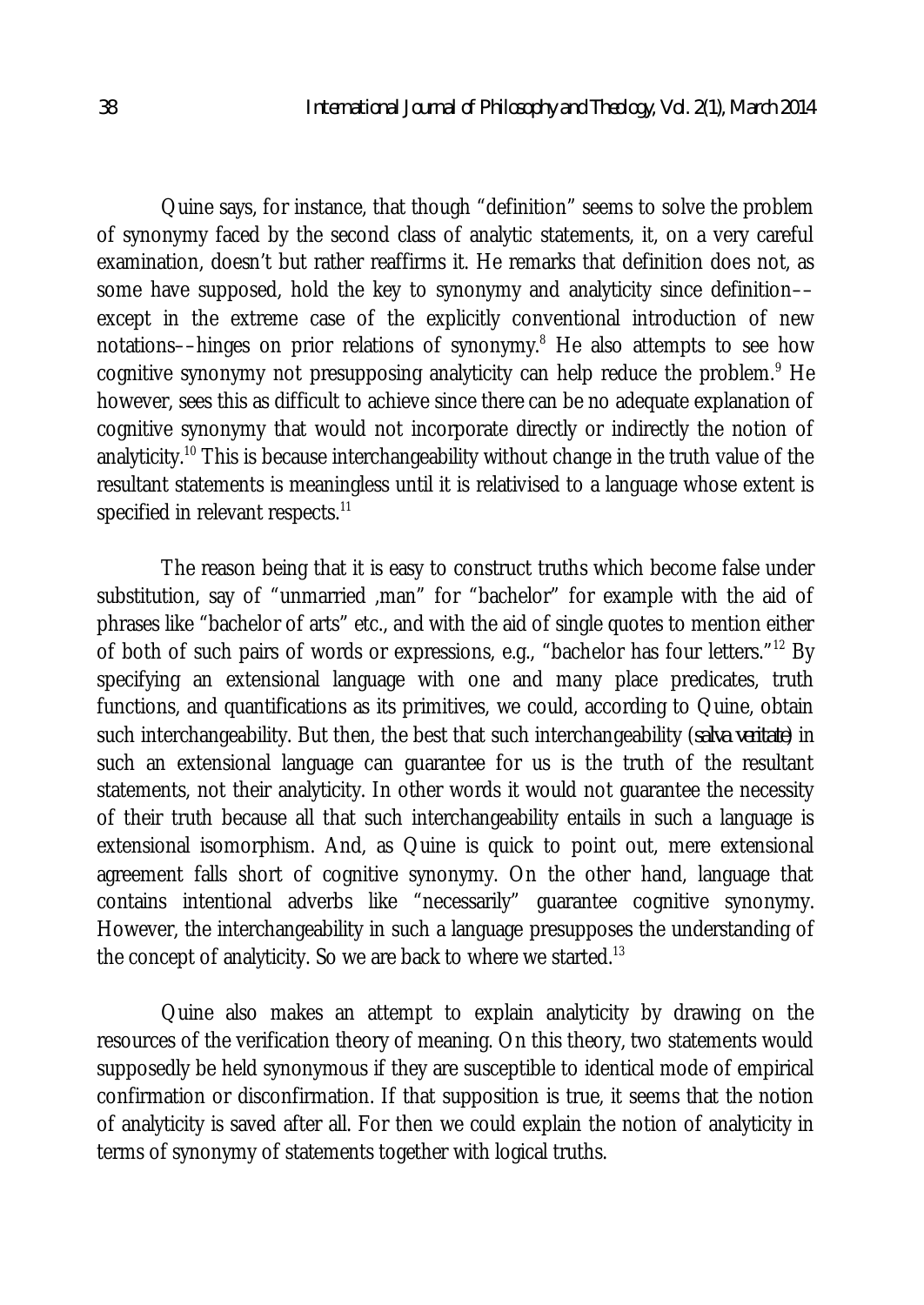But Quine holds that the verification principle is fundamentally wrong; its supposed validity rests on a defective conception of meaning which regards individual statements as independent or primary units of meaning. Quine maintains that it is this defective conception of meaning which in turn produces the two problematic results, the two dogmas of empiricism.<sup>14</sup>

For the above reasons, Quine insists that the distinction made between analyticity and synthetic statements and the reason given for such, are not clear and are totally misunderstood by those who use the expressions; that the stories they tell themselves about the distinction are full of illusions.<sup>15</sup> Hence he says it is a distinction which he rejects as insensible, useless and illusory. But, how plausible are these criticism against the distinction and, even if plausible, do they amount to such a rejection of it?

### **Replies from Grice and Strawson**

The reason why Quine sees the analytic/synthetic distinction as inadequately clarified, hence useless and although illusory, the reason why he says the belief in the existence of such a distinction is a philosophical mistake, an unempirical dogma of empiricism, a metaphysical article of faith, $16$  as we have seen above, is the circular nature of explaining analyticity, synonymy and other members of the circle of interdefinable concepts. To make satisfactory sense of analyticity or any other member of the family, Quine has insisted above, involves two conditions which are: providing an explanation which does not incorporate any expression belonging to the family circle, and that the explanation provided must specify some features common and peculiar to all cases to which thee expression is to be applied. According to Grice and Strawson, we may begin to feel that such a satisfactory explanation is hard to come by. But how does it follow that not having a satisfactory explanation of *X* is enough reason to say  $X$  doesn't make sense?<sup>17</sup> It would seem fairly clearly unreasonable to insist in *general* that the availability of a satisfactory explanation in the sense sketched above is a necessary condition of an expression making sense. It is perhaps dubious whether any such explanation can *ever* be given (the hope that there can be is, or was, the hope of reductive analysis in general). Even if such explanation can be given in some cases, it would be pretty generally agreed that there are other cases in which they cannot.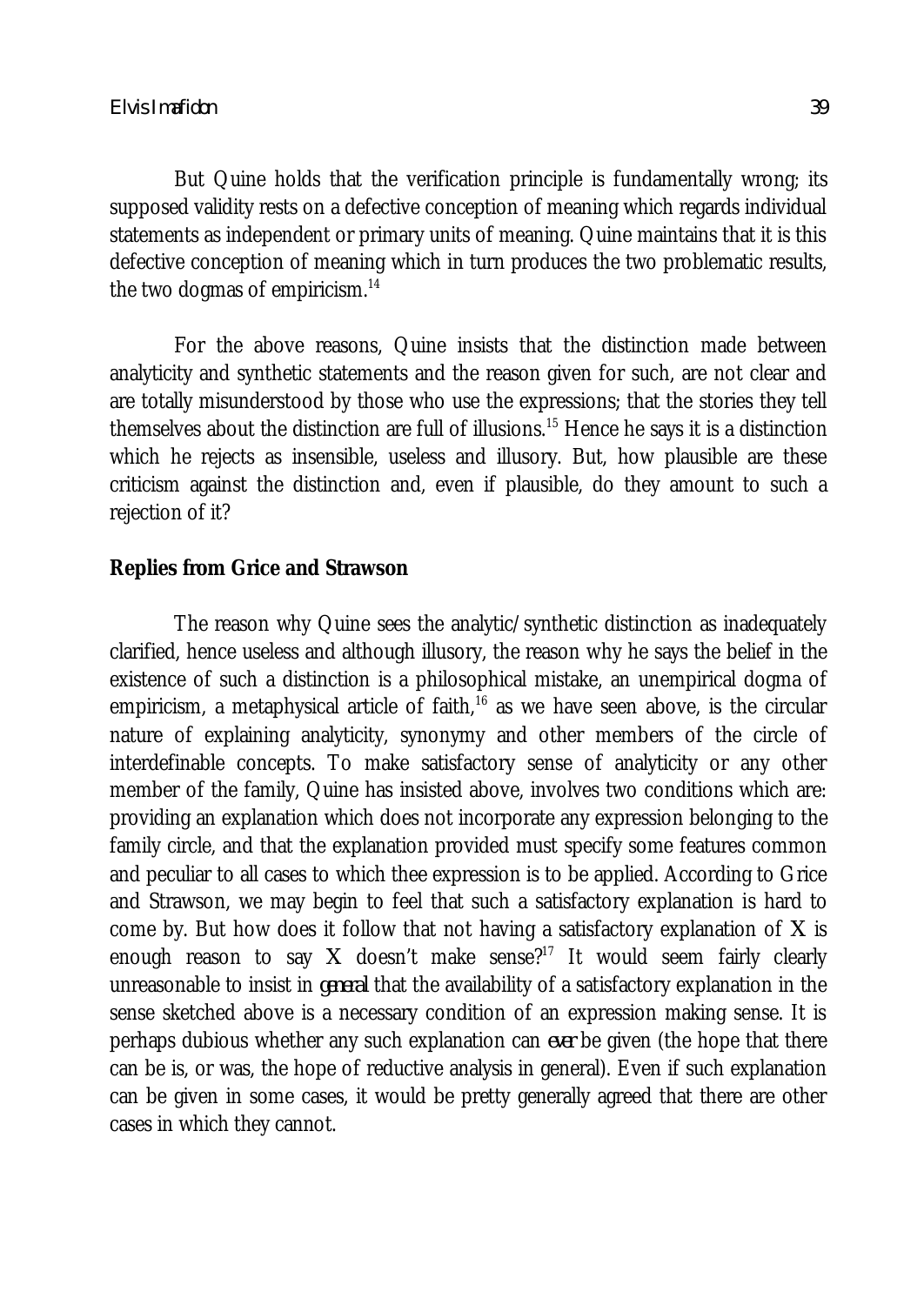One might think, for example, of the group of expressions which include "morally wrong," "blameworthy," "breach of moral rules," etc., or of a group which include the propositional connections and the words "true," and "false," "statement," "fact," "denial," "assertion." Few people would want to say that the expression belonging to either of these groups were senseless on the ground that they have not been formally defined (or even on the ground that it was impossible formally to define them) except in terms of members of the same group. $^\mathrm{18}$ 

Besides, according to Grice and Strawson, simply because the expression cannot be explained in Quine's terms does not mean that they cannot be explained at all. They can be, and are explained, though in other and less formal ways than that required by Quine, which implies that, though there is no one way of explaining them, there is a generally agreed philosophical (and ordinary usage for them.<sup>19</sup> To illustrate this point, they (Grice and Strawson) use a member of the analyticity family namely *logical impossibility* which Quine regards as not clearer than the others, by bringing out the contrast between logical and natural impossibility. They use the instance of the logical impossibility of a child of three's being an adult, and the natural impossibility of a child of three's understanding Russell's theory of types.<sup>20</sup> Ultimately, the distinction between such statements, they claim, will amount to the distinction between not believing something and not understanding something.

In other words, the distinction is between lack of belief and lack of understanding, $^{21}$  or between incredulity yielding to conviction and incomprehension yielding to comprehension. It would be rash to maintain that this distinction does not need clarification, but it would be absurd to maintain that it does not exist. In the face of the availability of this informal type of explanation for the notions of the analyticity group, the fact that they have not received another type of explanation seem a wholly inadequate grounds for conclusion that the notions are pseudo-notions, that the expressions which purport to express them have no sense. Hence, Quine's argument that the notions of the analyticity group have not been satisfactorily explained does not justify his extreme position for their rejection.<sup>22</sup> This is because even though the distinction demands for better clarification, there is a strong presumption in favour of the existence of the distinction which he challenges, a presumption resting both on philosophical and ordinary usage. $^{23}$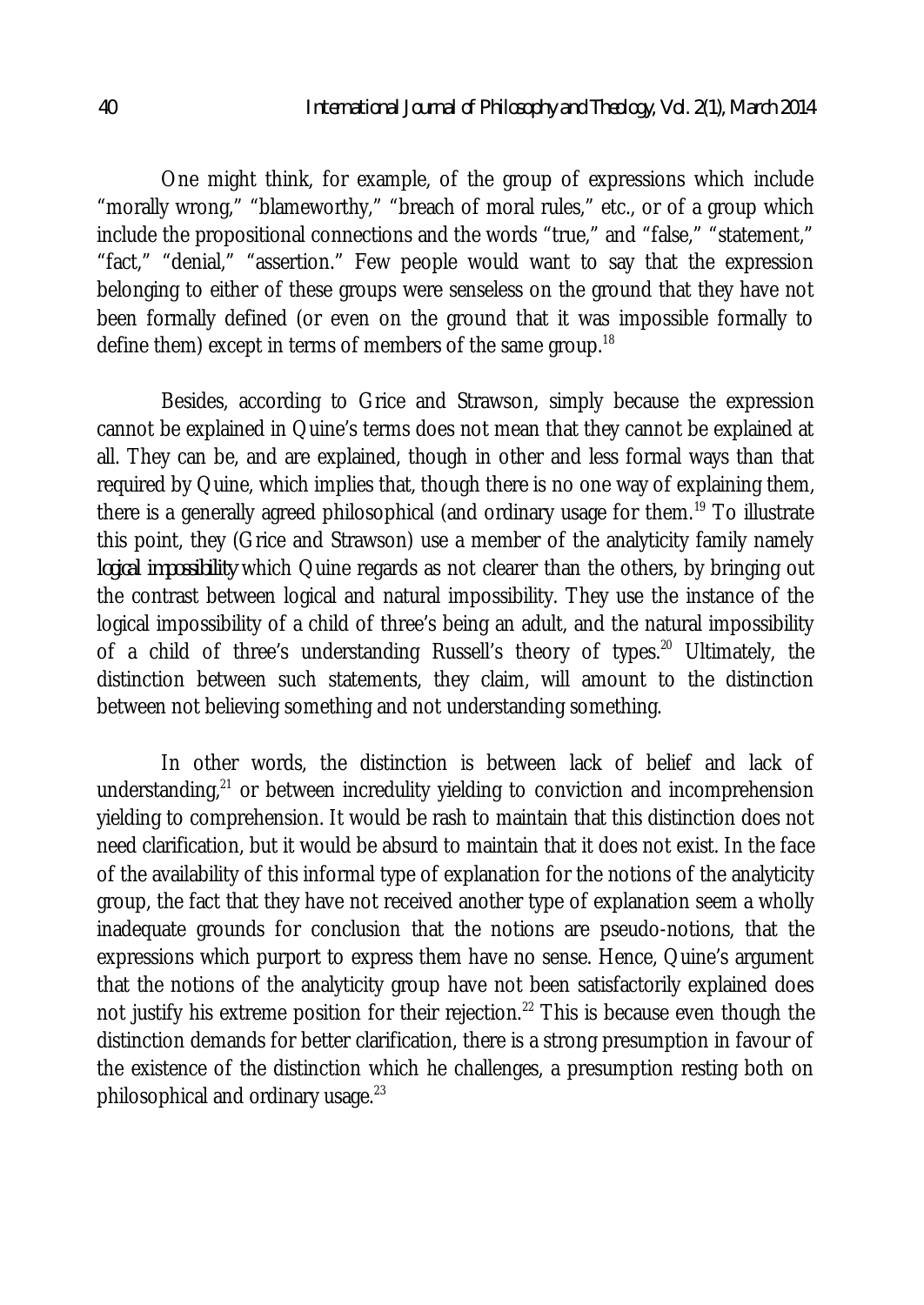Another point of criticism raised by Grice and Strawson against Quine is on his notion of definition and synonyms. As noted earlier, in criticizing definition as depending on synonymy, he, however, excluded what he calls extreme cases of explicitly conventional introduction of new notations. In the extreme case, the *definiendom* becomes synonymous with the *definiens* simply because it has been expressly created for the purpose of being synonymous with the *definiens*. This is, however, incoherent according to Grice and Strawson. As they say, it is like the position of a man to who you are trying to explain, say, an idea of one thing fitting into another thing, or two things fitting together, and who says, "I can understand what it means to say that one thing fits into another, or that two things fit together, in the case where one was specifically made to fit to the other but I cannot understand what it means to say this in any other case.<sup>24</sup> This is because Quine's extreme case are in reality indifferent from those he condemns and hence, it will be improper for him to accept one and reject the others. For these and other reasons, they conclude that Quine's case against the analytic/synthetic distinction is not well made out, it is incoherent and unjustified. This is seen once more in their attack on Quine's positive theory or scientific holism as affirming, rather than refuting the distinction, though Quine insist that it is incompatible with the distinction.

# **Quine's Positive Theory and the Affirmation of the Analytic/Synthetic Distinction**

Having rejected the analytic/synthetic distinction, Quine boldly sketches his own positive theory that will aid in determining the relation between the statements we accept as true or reject as false on the one hand, and the experiences in the light of which we do so, on the other. His positive theory can be summarized in these five propositions.

- (1) Taken collectively, science has its double dependence upon language and experience; (though) … this duality is not significantly traceable into the statement of science.
- (2) (our) statements about the eternal world face the tribunal of sense experience not individually but only as a corporate body
- (3) thus, the unit of empirical significance is the whole of science
- (4) consequently, any statement can be held true, come what may, if we make drastic enough adjustment elsewhere in the system.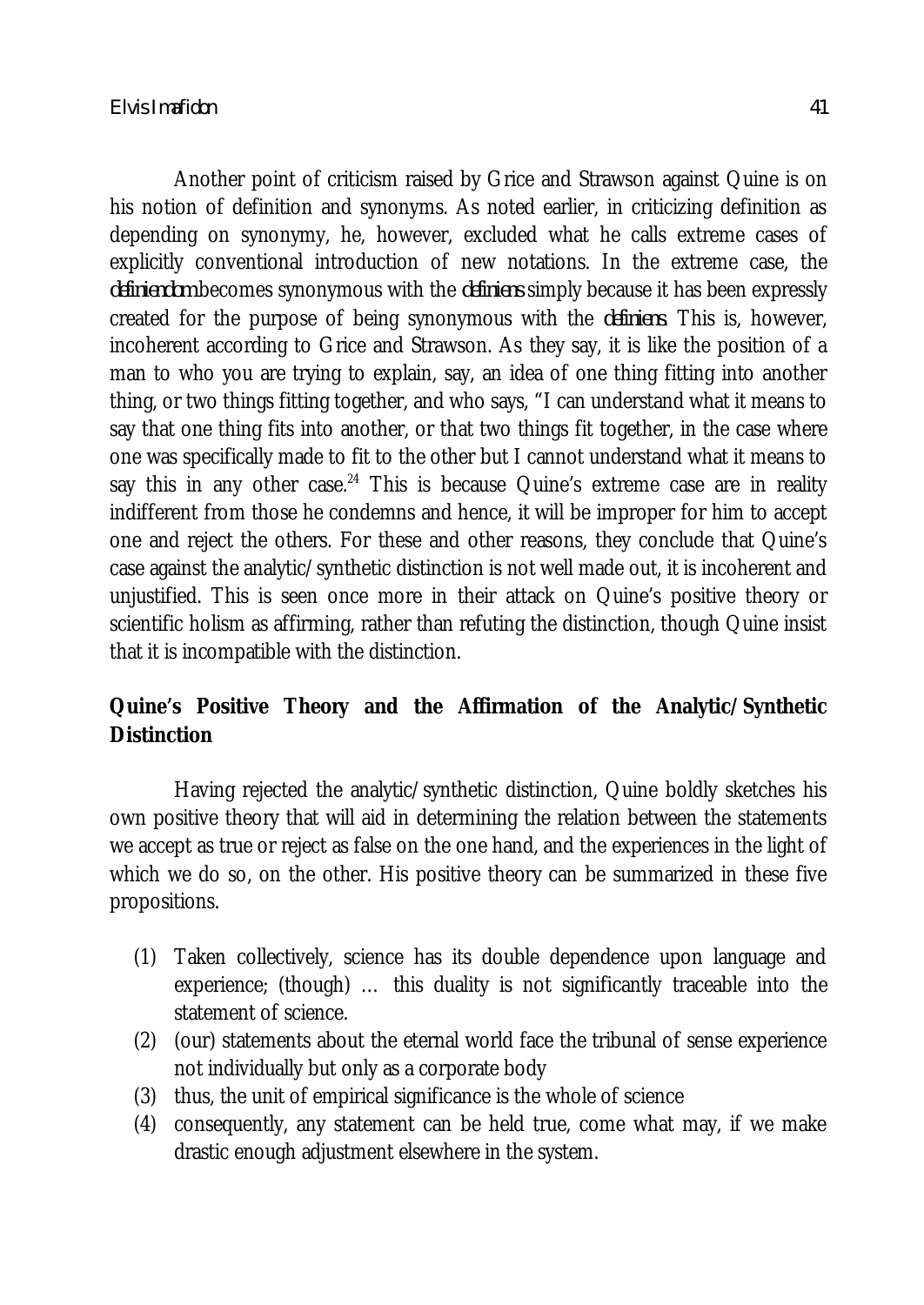## (5) And conversely, by the same token, no statement is immune to revision.<sup>25</sup>

These five propositions are what constitute Quine's positive theory or scientific holism which advocates a new theory of meaning not predicated on individual words or statements, but on science as a whole. It can be summarized as follows. Whatever our experiences maybe, it is in principle possible to hold on to, or reject any statement we like, so long as we are prepared to make extensive enough revisions elsewhere in our system of beliefs. In practice, our choices are governed largely by consideration of convenience. We wish our system to be as simple as possible, but we also wish disturbances to it as it exists to be as small as possible.

Quine maintains that his positive theory is in no way compatible with the analytic/synthetic distinction. Grice and Strawson, however, contends that Quine's position is compatible with, and gives room for the kind of explanation that he rejects of analytic/synthetic distinction. Grice and Strawson say, for instance, concerning Quine's supposition that "no statement is immune to revision" that;

Since it is an illusion to suppose that the characteristics of immunity in principle from revision, come what may, belongs or could belong to any statement, it is an illusion to suppose that there is a distinction to be drawn between statements which posses this characteristics and statement which lacks it . Yet Quine suggest, this is precisely the distinction which those who use the terms "analytic" and synthetic" suppose themselves to be drawing. Quine's view would perhaps be… that those who believe in the distinction are inclined, at least sometimes to mistake the characteristics of strongly resisting revision (which belongs to beliefs very centrally situated in the system) for the mythical characteristics of total immunity from revision. $^{27}$ 

Therefore, Quine, while positing his own dogma of revisability, endorses the distinction in contention in the sense that even though this implies that there is no absolute necessity about the adoption or use of any conceptual scheme whatever or more narrowly in terms that he would reject, that there is analytic proposition such that we must gave linguistic forms bearing just the sense required to express that proposition, it is not possible to deny the existence of necessities within any conceptual scheme we adopt or use or, more narrowly again, that there are no linguistic forms which do express analytic propositions.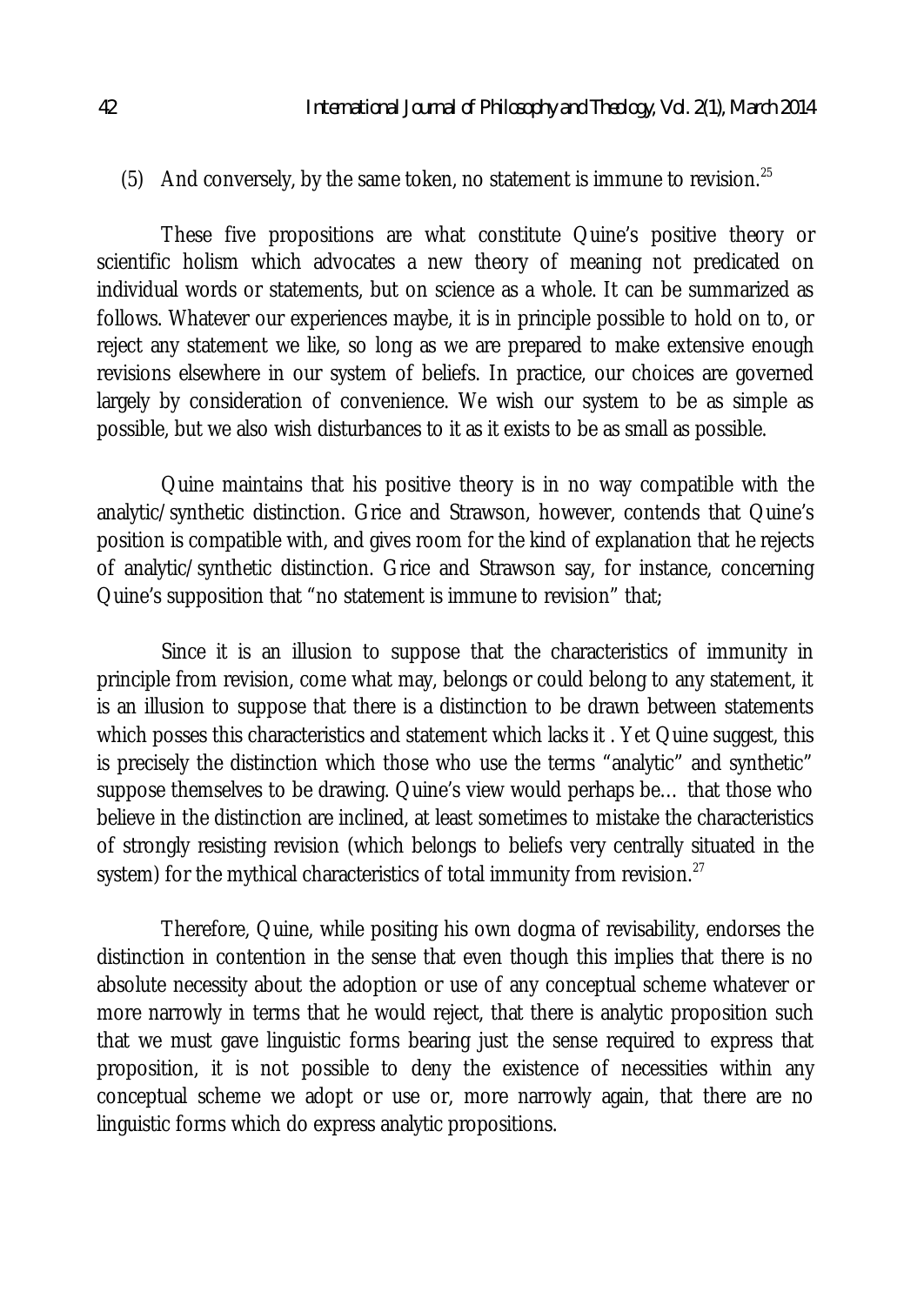It is therefore the conclusion of Grice and Strawson that Quine's rejection of the analytic/synthetic distinction is not justified by his criticism of the distinction. Hence, the distinction still remains, even in the light of not being able to satisfy Quine's ideals.

### **Conclusion**

The analytic/synthetic distinction has been an essential one used in both philosophical and ordinary discourse. Though Quine's criticisms and positive theory draws our attention to the revisability of expression based on the conceptual scheme or linguistic form being used at the point in time, or the context-based nature of expressions rather than thinking that such (analytic) expressions are universal, hence immune from revision, it is not enough to reject the distinction. This is the point Grice and Strawson raise; that even in different conceptual schemes or linguistic forms, the distinction still exist within them and understanding such distinction will be based on understanding the semantic rules of such a linguistic form though, such may be revised when viewed from a different conceptual scheme.

Also, Quine stated that the difficulty of analyticity is with the second class of analytic statement (those depending on synonymy) not with the first (logical truths). So it is really out of place for him to at the long-run, reject the whole distinction after opining that he has no problems with part of it (the logical truth).<sup>28</sup> It is one thing to epistemologically trivialize analytic statements and another to completely condemn and reject it as non-existent. It is the latter that Grice and Strawson contend against while endorsing the possibility of the former. The main problem with Grice and Strawson, however, is that they base most of their criticisms on the example they give on logical impossibility with the conclusion that some sort of explanation is possible for analyticity which may be different from Quine's requirement but, they do not as well give any adequate explanation of it. However they draw our attention to the usefulness of the distinction which Quine rejects in discourses, at least, within a conceptual framework.